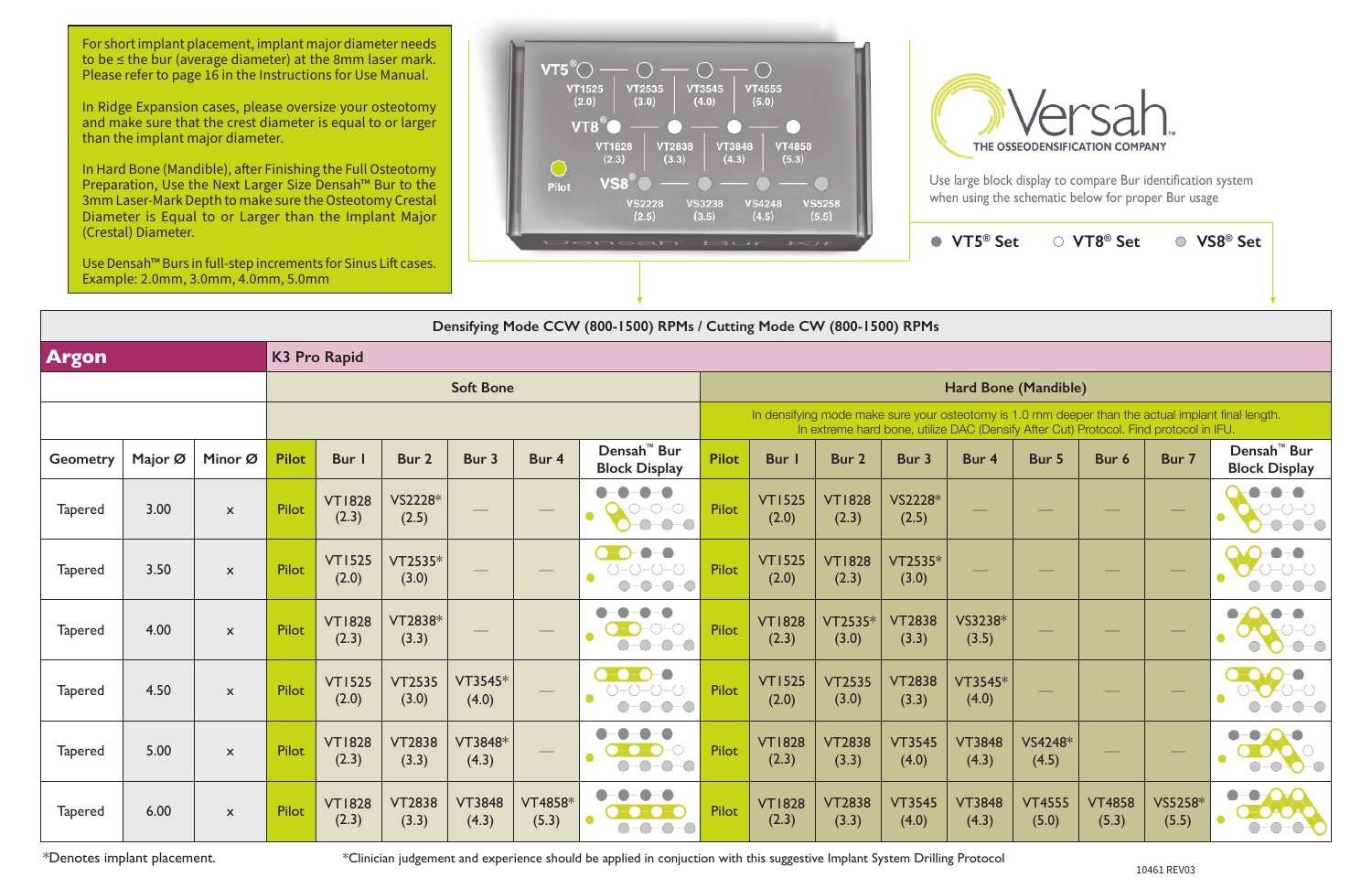| laichean Diamach.<br>Use Densah™ Burs in full-step increments for Sinus Lift cases. |            |                                     |              |                        |                        |                        |                        |                      | DONNSONT IBLIF                                                        |                                                                                                                                                                                             | $-1$                   |                        | $\bullet$              | VT5 <sup>®</sup> Set   |                        | ○ VT8 <sup>®</sup> Set | $\bigcirc$       | VS8 <sup>®</sup> Set                            |
|-------------------------------------------------------------------------------------|------------|-------------------------------------|--------------|------------------------|------------------------|------------------------|------------------------|----------------------|-----------------------------------------------------------------------|---------------------------------------------------------------------------------------------------------------------------------------------------------------------------------------------|------------------------|------------------------|------------------------|------------------------|------------------------|------------------------|------------------|-------------------------------------------------|
|                                                                                     |            | Example: 2.0mm, 3.0mm, 4.0mm, 5.0mm |              |                        |                        |                        |                        |                      |                                                                       |                                                                                                                                                                                             |                        |                        |                        |                        |                        |                        |                  |                                                 |
|                                                                                     |            |                                     |              |                        |                        |                        |                        |                      | Densifying Mode CCW (800-1500) RPMs / Cutting Mode CW (800-1500) RPMs |                                                                                                                                                                                             |                        |                        |                        |                        |                        |                        |                  |                                                 |
| <b>Argon</b>                                                                        |            |                                     |              | <b>K3 Pro Short</b>    |                        |                        |                        |                      |                                                                       |                                                                                                                                                                                             |                        |                        |                        |                        |                        |                        |                  |                                                 |
| <b>Soft Bone</b>                                                                    |            |                                     |              |                        |                        |                        |                        | Hard Bone (Mandible) |                                                                       |                                                                                                                                                                                             |                        |                        |                        |                        |                        |                        |                  |                                                 |
|                                                                                     |            |                                     |              |                        |                        |                        |                        |                      |                                                                       | In densifying mode make sure your osteotomy is 1.0 mm deeper than the actual implant final length.<br>In extreme hard bone, utilize DAC (Densify After Cut) Protocol. Find protocol in IFU. |                        |                        |                        |                        |                        |                        |                  |                                                 |
| <b>Geometry</b>                                                                     | Major<br>Ø | <b>Minor</b><br>Ø                   | <b>Pilot</b> | Bur I                  | Bur 2                  | Bur 3                  | Bur 4                  | Bur 5                | Densah <sup>™</sup> Bur<br><b>Block Display</b>                       | <b>Pilot</b>                                                                                                                                                                                | Bur                    | Bur 2                  | Bur 3                  | Bur 4                  | Bur 5                  | Bur 6                  | Bur 7            | Densah <sup>™</sup> Bur<br><b>Block Display</b> |
| <b>Tapered</b>                                                                      | 4.00       | $\boldsymbol{\mathsf{x}}$           | Pilot        | <b>VT1828</b><br>(2.3) | <b>VT2838</b><br>(3.3) | VS3238*<br>(3.5)       |                        |                      | $\circ$ $\bullet$<br>$-O - O$                                         | <b>Pilot</b>                                                                                                                                                                                | <b>VT1828</b><br>(2.3) | <b>VT2535</b><br>(3.0) | <b>VT2838</b><br>(3.3) | VS3238*<br>(3.5)       |                        |                        |                  |                                                 |
| <b>Tapered</b>                                                                      | 4.50       | $\boldsymbol{\mathsf{x}}$           | Pilot        | <b>VT1525</b><br>(2.0) | <b>VT2535</b><br>(3.0) | VT3545*<br>(4.0)       |                        |                      | $\neg$<br>$\bigcirc$                                                  | <b>Pilot</b>                                                                                                                                                                                | <b>VT1525</b><br>(2.0) | <b>VT2535</b><br>(3.0) | <b>VT2838</b><br>(3.3) | VT3545*<br>(4.0)       |                        |                        |                  |                                                 |
| Tapered                                                                             | 5.00       | $\mathsf{x}$                        | Pilot        | <b>VT1828</b><br>(2.3) | <b>VT2838</b><br>(3.3) | <b>VT3848</b><br>(4.3) | VS4248*<br>(4.5)       |                      | $\bigcirc$<br>$\bigcirc$<br>$-\bigcirc$                               | <b>Pilot</b>                                                                                                                                                                                | <b>VT1828</b><br>(2.3) | <b>VT2535</b><br>(3.0) | <b>VT2838</b><br>(3.3) | <b>VT3545</b><br>(4.0) | <b>VT3848</b><br>(4.3) | VS4248*<br>(4.5)       |                  | $\bigcirc$<br>○                                 |
| <b>Tapered</b>                                                                      | 6.00       | $\boldsymbol{\mathsf{x}}$           | Pilot        | <b>VT1828</b><br>(2.3) | <b>VT2838</b><br>(3.3) | <b>VT3848</b><br>(4.3) | <b>VT4858</b><br>(5.3) | VS5258*<br>(5.5)     |                                                                       | Pilot                                                                                                                                                                                       | <b>VT1828</b><br>(2.3) | <b>VT2838</b><br>(3.3) | <b>VT3545</b><br>(4.0) | <b>VT3848</b><br>(4.3) | <b>VT4555</b><br>(5.0) | <b>VT4858</b><br>(5.3) | VS5258*<br>(5.5) | $\bullet$<br>$\bullet$                          |

\*Denotes implant placement.

Use large block display to compare Bur identification system when using the schematic below for proper Bur usage

10461 REV03 \*Clinician judgement and experience should be applied in conjuction with this suggestive Implant System Drilling Protocol

For short implant placement, implant major diameter needs to be ≤ the bur (average diameter) at the 8mm laser mark. Please refer to page 16 in the Instructions for Use Manual.

In Ridge Expansion cases, please oversize your osteotomy and make sure that the crest diameter is equal to or larger than the implant major diameter.

In Hard Bone (Mandible), after Finishing the Full Osteotomy Preparation, Use the Next Larger Size Densah™ Bur to the 3mm Laser-Mark Depth to make sure the Osteotomy Crestal Diameter is Equal to or Larger than the Implant Major (Crestal) Diameter.